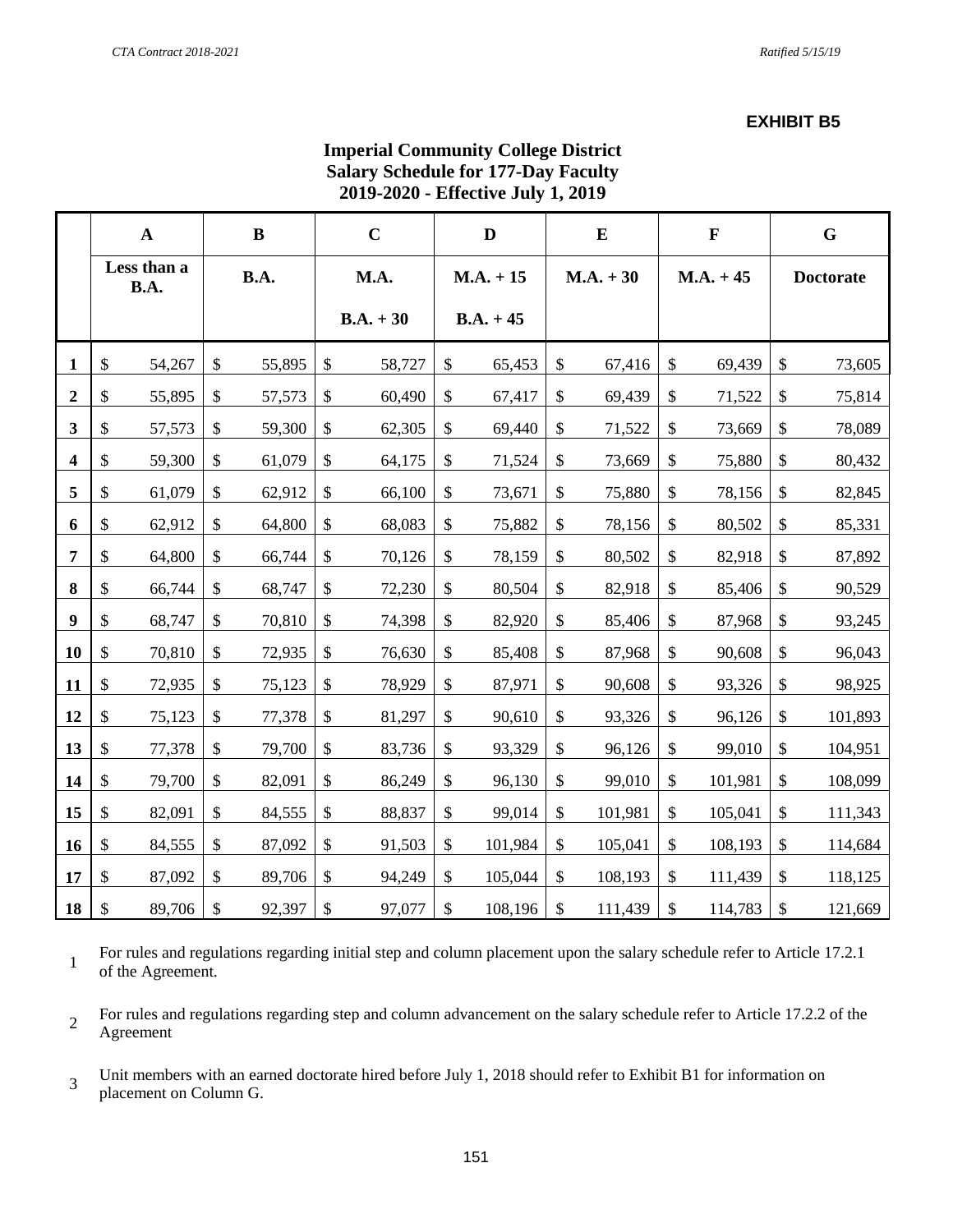#### **EXHIBIT B6**

|                  | 4017-4040 - EMCCHVC 9UIV 1, 4017 |        |                           |         |                           |             |                           |             |                           |         |              |         |                  |         |
|------------------|----------------------------------|--------|---------------------------|---------|---------------------------|-------------|---------------------------|-------------|---------------------------|---------|--------------|---------|------------------|---------|
|                  | ${\bf A}$                        |        | $\bf{B}$                  |         | $\mathbf C$               |             | $\mathbf{D}$              |             | ${\bf E}$                 |         | $\mathbf{F}$ |         | $\mathbf G$      |         |
|                  | Less than a<br>B.A.              |        | B.A.                      |         | M.A.                      |             | $M.A. + 15$               |             | $M.A. + 30$               |         | $M.A. + 45$  |         | <b>Doctorate</b> |         |
|                  |                                  |        |                           |         |                           | $B.A. + 30$ |                           | $B.A. + 45$ |                           |         |              |         |                  |         |
| 1                | \$                               | 59,479 | $\mathbb{S}$              | 61,264  | \$                        | 64,366      | \$                        | 71,739      | \$                        | 73,891  | \$           | 76,108  | $\mathbb{S}$     | 80,674  |
| $\boldsymbol{2}$ | \$                               | 61,264 | \$                        | 63,103  | $\boldsymbol{\mathsf{S}}$ | 66,298      | \$                        | 73,892      | $\mathbb{S}$              | 76,109  | \$           | 78,391  | \$               | 83,096  |
| $\mathbf{3}$     | \$                               | 63,103 | \$                        | 64,997  | \$                        | 68,288      | $\boldsymbol{\mathsf{S}}$ | 76,110      | $\$$                      | 78,392  | \$           | 80,743  | $\$$             | 85,589  |
| 4                | \$                               | 64,997 | $\boldsymbol{\mathsf{S}}$ | 66,947  | \$                        | 70,336      | \$                        | 78,393      | \$                        | 80,744  | \$           | 83,166  | \$               | 88,157  |
| 5                | \$                               | 66,947 | $\mathbb{S}$              | 68,956  | \$                        | 72,447      | \$                        | 80,746      | \$                        | 83,167  | $\$$         | 85,662  | \$               | 90,802  |
| 6                | \$                               | 68,956 | \$                        | 71,025  | \$                        | 74,622      | $\$$                      | 83,168      | $\mathbb{S}$              | 85,663  | \$           | 88,232  | $\$$             | 93,527  |
| 7                | \$                               | 71,025 | $\boldsymbol{\mathsf{S}}$ | 73,156  | \$                        | 76,861      | \$                        | 85,664      | \$                        | 88,233  | \$           | 90,879  | \$               | 96,333  |
| $\bf{8}$         | \$                               | 73,156 | \$                        | 75,351  | \$                        | 79,167      | \$                        | 88,234      | $\$\,$                    | 90,880  | $\$$         | 93,606  | \$               | 99,224  |
| $\boldsymbol{9}$ | \$                               | 75,351 | \$                        | 77,612  | $\$\,$                    | 81,543      | $\boldsymbol{\$}$         | 90,881      | $\mathbb{S}$              | 93,607  | $\mathbb{S}$ | 96,414  | \$               | 102,201 |
| 10               | \$                               | 77,612 | \$                        | 79,941  | \$                        | 83,990      | $\$$                      | 93,608      | \$                        | 96,416  | $\$$         | 99,307  | \$               | 105,268 |
| 11               | \$                               | 79,941 | \$                        | 82,340  | \$                        | 86,510      | \$                        | 96,417      | \$                        | 99,308  | $\$$         | 102,287 | \$               | 108,426 |
| 12               | \$                               | 82,340 | $\boldsymbol{\mathsf{S}}$ | 84,811  | \$                        | 89,106      | $\$$                      | 99,310      | $\$$                      | 102,288 | $\mathbb{S}$ | 105,357 | \$               | 111,680 |
| 13               | \$                               | 84,811 | \$                        | 87,355  | \$                        | 91,780      | $\$$                      | 102,289     | $\mathbb{S}$              | 105,358 | $\$$         | 108,518 | \$               | 115,031 |
| 14               | \$                               | 87,355 | \$                        | 89,977  | \$                        | 94,534      | \$                        | 105,359     | $\boldsymbol{\mathsf{S}}$ | 108,519 | $\$$         | 111,774 | \$               | 118,482 |
| 15               | \$                               | 89,977 | \$                        | 92,676  | \$                        | 97,370      | $\$\,$                    | 108,520     | $\$\,$                    | 111,775 | $\$$         | 115,127 | \$               | 122,037 |
| 16               | \$                               | 92,676 | \$                        | 95,457  | \$                        | 100,292     | \$                        | 111,776     | \$                        | 115,129 | \$           | 118,582 | \$               | 125,698 |
| 17               | \$                               | 95,457 | \$                        | 98,321  | \$                        | 103,301     | \$                        | 115,130     | \$                        | 118,583 | $\$$         | 122,140 | \$               | 129,469 |
| 18               | \$                               | 98,321 | $\mathcal{S}$             | 101,271 | \$                        | 106,401     | $\mathcal{S}$             | 118,584     | $\mathcal{S}$             | 122,141 | \$           | 125,805 | $\mathbb{S}$     | 133,354 |

# **Imperial Community College District Salary Schedule for 194-Day (35 Hour) Faculty 2019-2020 - Effective July 1, 2019**

1 For rules and regulations regarding initial step and column placement upon the salary schedule refer to Article 17.2.1 of the Agreement.

2 For rules and regulations regarding step and column advancement on the salary schedule refer to Article 17.2.2 of the Agreement.

Unit members with an earned doctorate hired before July 1, 2018 should refer to Exhibit B1 for

3 information on placement on Column G.